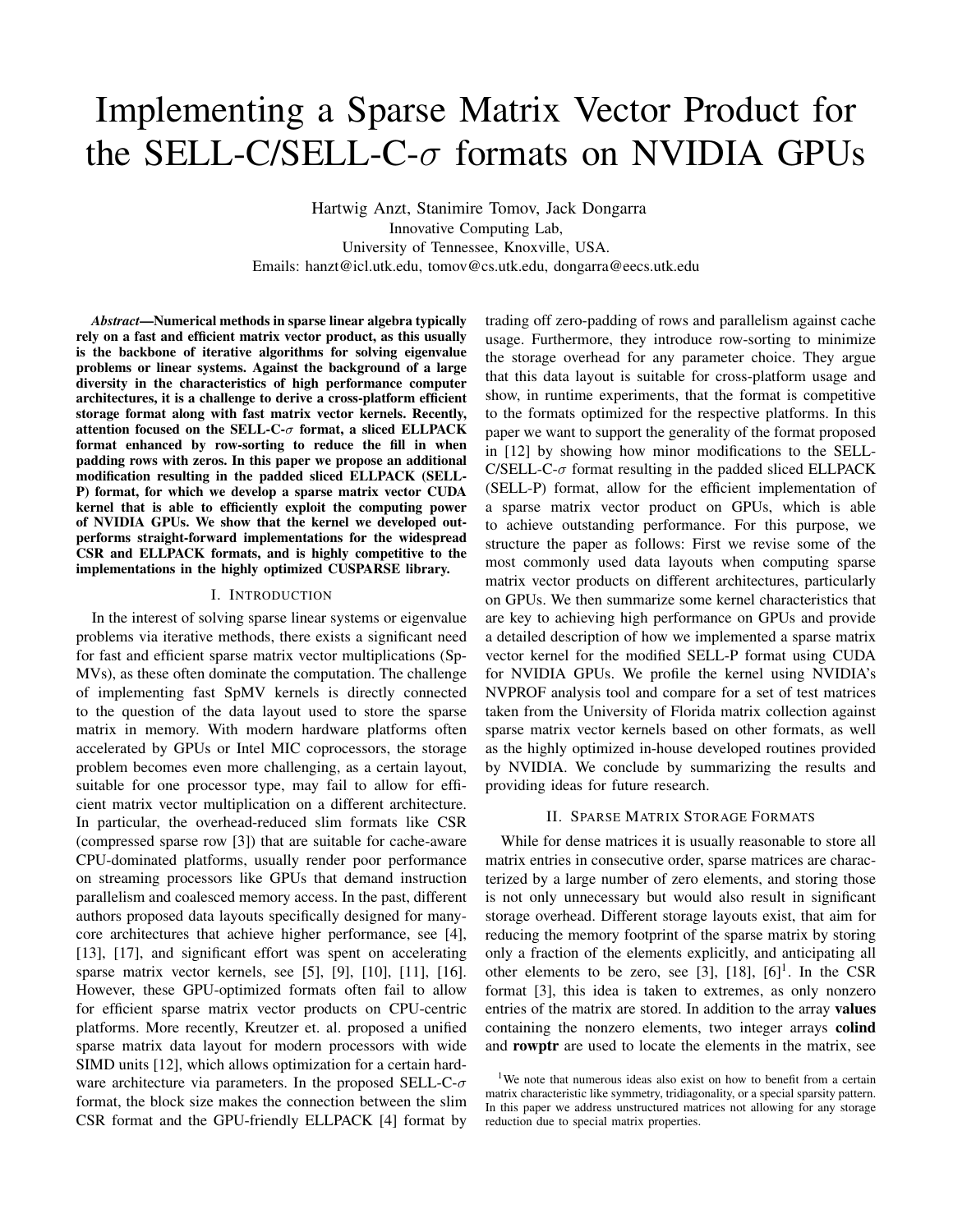Figure 1. While this storage format is suitable when computing a sparse matrix vector product on processors with a deep cache-hierarchy, as it reduces the memory requirements to a minimum, it fails to allow for high parallelism and coalesced memory access when computing on streaming-processors like GPUs. On those, the ELLPACK-format padding the different rows with zeros for a uniform row-length, coalesced memory access, and instruction parallelism may, depending on the matrix characteristics, outperform the CSR format [4]. This approach removes the need for the rowptr, as every row now contains the same number of elements in memory. The storage overhead of ELLPACK is determined by the "longest row," which is the maximum number of nonzero elements in one row of the matrix, see Figure 1. While this is usually compensated for by the more efficient hardware usage when targeting streaming processors, it is not suitable for cacheaware architectures as the explicitly stored zero elements all have to be processed. One idea to reduce the storage overhead is the introduction of the sliced ELLPACK format, splitting the original matrix into blocks of rows, where each slice is then stored using ELLPACK format, see Figure 1. The resulting format is usually abbreviated as SELL or SELL-C, where C denotes the blocksize [13], [12]. As the number of explicitly stored elements in each row is then no longer determined by the maximum of nonzero elements in one row of the matrix but by the "longest row" in this block of rows, some of the slices may have less storage overhead compared to the ELLPACK format. The blocksize becomes the parameter controlling the fill-in, i.e., using a blocksize of 1 (SELL-1), would result in the CSR format, using a blocksize of the matrix dimension  $n$  (SELL-n), would result in the basic ELLPACK format. However, an additional integer array pointing to the start of each slice is needed. In [7] the idea of a blocking ELLPACK is applied to block matrices where structured matrices are stored by using a grid of small ELLPACK blocks of auto-tuned size. The idea of the sliced ELLPACK format is enhanced in [12] by adding row sorting such that rows with similar number of nonzero elements are gathered in one block. While this obviously reduces the fill-in furthermore, the authors mention it is important to trade-off the cost of sorting against the acceleration of the sparse matrix vector product. They also propose a trimmed sliced ELLPACK format that arises as hybrid combination of SELL-C- $\sigma$  and CSR, but refrain from showing performance results for this. In the remainder of their paper they argue that the SELL-C- $\sigma$  format is suitable for cross-platform usage and show, in benchmark experiments, its capability to compete with other storage layouts on different architectures.

Another approach to reducing not the storage overhead but the computational overhead involves storing the number of nonzero elements in each row in an additional array, and computing the partial products only for the nonzero elements. In [17] this idea was proposed in combination with assigning multiple threads to one row of the matrix, and benchmark results showed the superiority of this idea over the plain ELLPACK format on GPUs.

In the following sections we show how to integrate the idea of assigning multiple threads to one row into an optimized hardware-aware implementation of the sparse matrix vector product for the SELL-C/SELL-C- $\sigma$  matrix format. For this purpose we modify the SELL-C/SELL-C- $\sigma$  layout to the SELL-P format (P for "padded"), by padding rows with zeros such that the rowlength of each block becomes a multiple of the number of threads assigned to each row, see Figure 1 for the  $t = 2$ . We refrain from applying any sorting as we consider this a significant change in the matrix characteristics, and it may be difficult to account for the overhead due to the additional pre-/postprocessing step in a complex algorithm. However, the benchmark results for the SpMV kernel using the non-sorted SELL-P format underpin the cross-platform suitability of the SELL-C/SELL-C- $\sigma$  storage format for unstructured sparse matrices, and the efficiency of the SELL-P matrix vector product implementation on GPUs.

## III. SPMV KERNEL FOR THE SELL-P FORMAT

Numerous implementation aspects exist, that can influence the efficiency of a SpMV CUDA kernel on NVIDIA GPUs. Among the most important ones are:

- Memory accesses;
- Thread- and instruction-level parallelism;
- Shared memory usage.

To take them into account, our implementation has parametrized the various choices that can influence performance to ease the process of tuning.

The sparse matrix vector product kernel we propose for the SELL-C/SELL-C- $\sigma$  storage format assigns t threads to each row in one slice with blocksize  $b$ . For this purpose it is necessary to convert the SELL-C/SELL-C- $\sigma$  format into SELL-P by zero-padding the rows to a length divisible by  $t$ . While the number of rows in one slice as well as  $t$  may be adapted to the respective matrix, we want to ensure that the total number of threads assigned to one block (i.e.,  $t \cdot b$ ) is suitable for the GPU architecture used, and enables the usage of shared memory<sup>2</sup>. To allow coalescent memory access, we arrange the threads in a  $b \times t$  2D thread grid, see Figure 3. For each slice, the kernel computes the number, max , of necessary multiply-add that each thread has to compute, and the threads proceed over the data. We noticed that the performance can be improved by unrolling this loop into chunks of two. Once all data is processed, the partial products are written into shared memory, and a fan-in algorithm with an increment of the thread count computes the sum for each row in shared memory. Accounting for the parameters  $\alpha$  and  $\beta$  in the SpMV operation  $y = \alpha \cdot Ax + \beta y$ , the result is written back into the global memory. The grid necessary to launch the threadblocks has to cover the complete matrix, i.e., the number of blocks is equal to s, the number of slices the matrix is blocked into. As this number is typically large, a 2D grid of thread blocks, As this number is typically large, a 2D grid of thread blocks,<br>with both grid dimensions close to  $\sqrt{s}$ , is suitable for efficient

<sup>&</sup>lt;sup>2</sup>We will set  $t = b = 8$  for the implementation used in the benchmark section.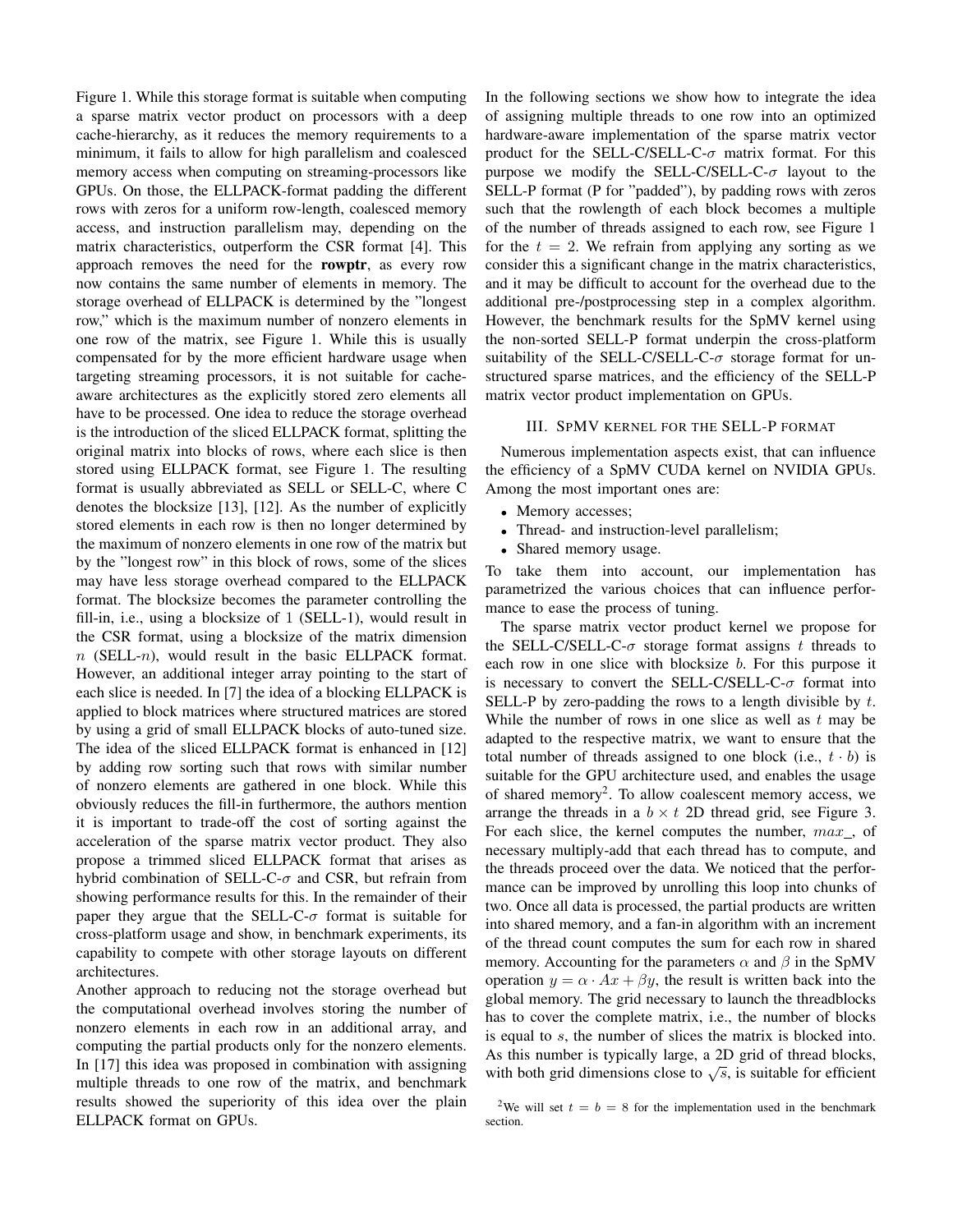

Fig. 1: Dense and sparse matrix storage format representation, partly taken from [2]. The memory demand corresponds to the grey areas. Notice that using SELL-C with the blocksize  $b = 2$  (SELL-2), requires adding one row to the original matrix. Furthermore, padding the SELL-P format to a rowlength divisible by 2  $(t = 2)$ , requires explicit storage of some additional zeros.

processing. While the pseudo-code for the kernel is provided in Figure 2, the underlying data layout, the memory access pattern and the reduction step is visualized in Figure 3.

## IV. PERFORMANCE ANALYSIS OF THE SELL-P SPMV

In this section we want to analyze the performance of the developed matrix vector kernel. In a first step, we use NVIDIA's in-house profiler, which provides information about computeintensity, memory usage, occupancy, cache misses etc. Second, we compare against several commonly-used sparse matrixvector kernels taken from open-source libraries. The hardware we use for our benchmark experiments is a two socket Intel Xeon E5-2670 (Sandy Bridge) platform accelerated by an NVIDIA Tesla K40c GPU with a theoretical peak performance of 1,682 GFlop/s. The host system has a theoretical peak of 333 GFlop/s, main memory size is 64 GB, and theoretical bandwidth is up to 51 GB/s. On the K40 GPU, 12 GB of main memory are accessed at a theoretical bandwidth of 288 GB/s. The GPU implementation of the SELL-P SpMV, and the straight forward CSR and ELLPACK kernels, is realized in CUDA [15], version 5.5 [8], where the reference CUSPARSE-CSR and CUSPARSE-HYB implementations are also taken from [14]. On the CPU, the CSR SpMV is taken from Intel's MKL [1] version 11.0, update 5.

The matrices we use for our benchmarks are taken from the University of Florida Matrix Collection (UFMC)<sup>3</sup>. With some key characteristics collected in Table I, and sparsity plots for selected matrices are shown in Figure 4, we tried to cover a large variety of systems common in scientific computing.

# *A. Performance Analysis using NVIDIA's NVPROF Profiler*

NVIDIA provides a useful tool to analyze the execution characteristics of a CUDA kernel [8]. This enables, to determine whether the objectives listed in Section III have been

| matrix                | nonzeros $(nnz)$ | Size $(n)$ | nnz/n  |
|-----------------------|------------------|------------|--------|
| AUDIKW <sub>1</sub>   | 77,651,847       | 943,645    | 82.28  |
| BONE 010              | 47,851,783       | 986,703    | 48.50  |
| BONE_S10              | 40,878,708       | 914,898    | 44.68  |
| $BMW3_2$              | 11,288,630       | 227,362    | 49.65  |
| BMWCRA 1              | 10,641,602       | 148,770    | 71.53  |
| CAGE 10               | 150,645          | 11,397     | 13.22  |
| CANT                  | 4,007,383        | 62,451     | 64.17  |
| CRANKSEG <sub>2</sub> | 14,148,858       | 63,838     | 221.63 |
| CUBE_COUP_DT0         | 124,406,070      | 2,164,760  | 57.47  |
| DIELFILTERV2REAL      | 48,538,952       | 1,157,456  | 41.94  |
| F1                    | 26,837,113       | 343,791    | 78.06  |
| FAULT 639             | 27,245,944       | 638,802    | 42.65  |
| HOOK_1498             | 59,374,451       | 1,498,023  | 39.64  |
| INLINE_1              | 36,816,170       | 503,712    | 73.09  |
| <b>LDOOR</b>          | 42,493,817       | 952,203    | 44.63  |
| M Tl                  | 9,753,570        | 97,578     | 99.96  |
| ML GEER               | 110,686,677      | 1,504,002  | 73.59  |
| <b>PWTK</b>           | 11,524,432       | 217,918    | 52.88  |
| SHIPSEC <sub>1</sub>  | 3,568,176        | 140,874    | 25.33  |
| TREFETHEN 20000       | 554,466          | 20,000     | 27.72  |
|                       |                  |            |        |

TABLE I: Description and properties of the test matrices.

achieved. In Table II we list some of the most important characteristics we collected using the NVPROF kernel execution analysis.

## *B. Performance comparison between different SpMV kernels*

Finally, we compare the performance of the developed kernel against other matrix vector product implementations. All kernels use the same hardware platform. While some libraries feature auto-tuning, the parameters of the developed SELL-P matrix vector kernel are set to the default values  $t = b = 8$  (remind that  $b = 8$  is equivalent to zero-padded SELL-8). In particular, we compare against the following implementations:

• MKL-CSR. Intel's Math Kernel Library provides a very efficient CPU-based sparse matrix vector product based

<sup>3</sup>UFMC; see http://www.cise.ufl.edu/research/ sparse/matrices/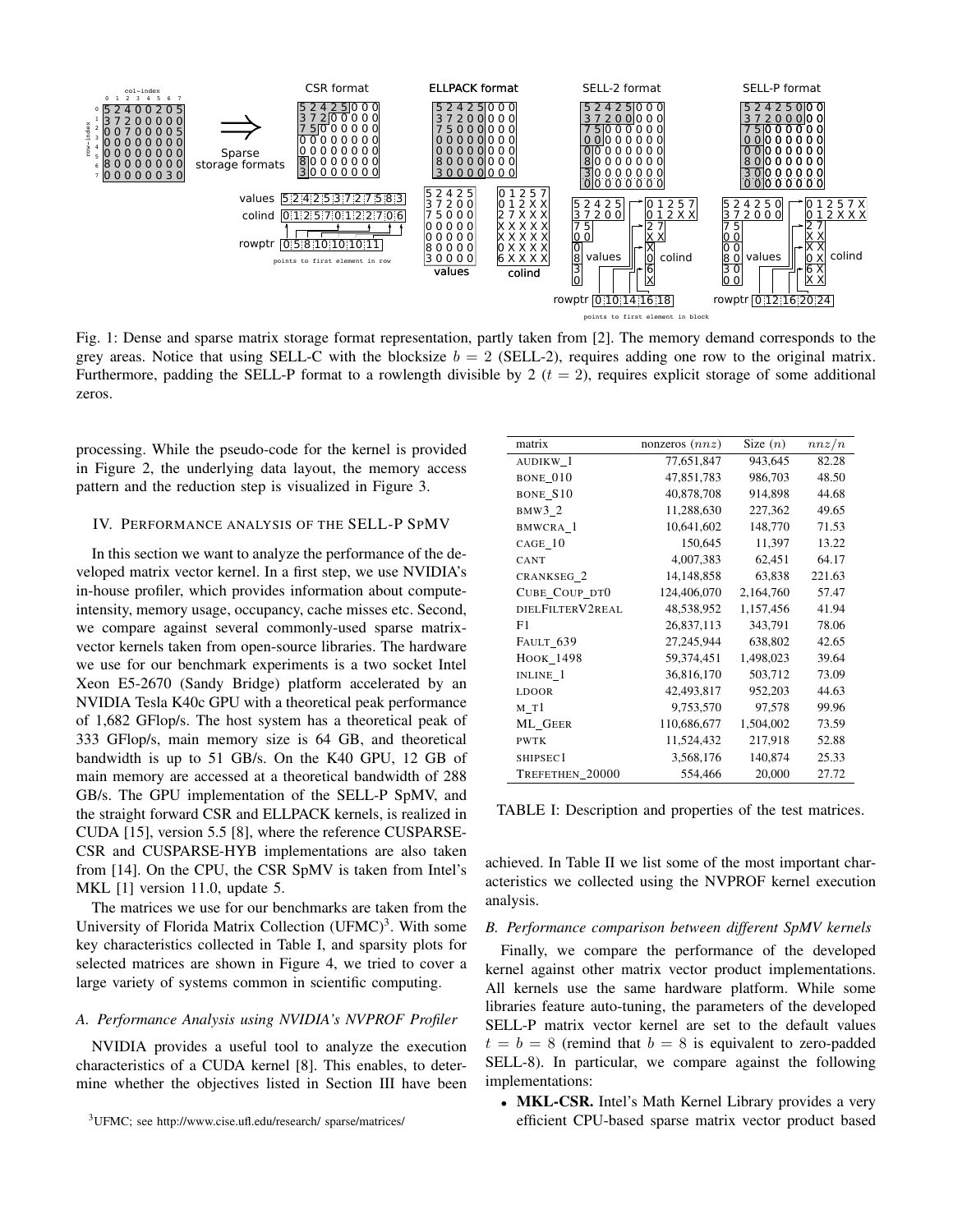```
1 void sellp_spmv( int n, int b, int t, double alpha,
 2 int *rowptr, int *colind, double *values,<br>double *x, double beta, double *y } {
                                                double *x, double beta, double *y ) {
 5 \begin{array}{c} \n5 \big) \begin{array}{c} \n7 \end{array} \begin{array}{c} \n7 \end{array} \begin{array}{c} \n7 \end{array} int idx = threadIdx.x ; \begin{array}{c} \n7 \end{array} // thread in row int idy = threadIdx.y; \begin{array}{c} \n7 \end{array} / local row
              int idx = threadIdx.x ;
 7 int idy = threadIdx.y;<br>int ldx = idy * blocks
 8 int ldx = idy * blocksize + idx; // first element to be accessed<br>9 int bdx = blockIdx.y * gridDim.x + blockIdx.x; // global block in
 9 int bdx = blockIdx.y * gridDim.x + blockIdx.x; // global block index<br>10 int row = bdx * blocksize + idx; // global row index
              extern __shared__ double shared[];
\begin{array}{c|c}\n 14 & \text{if (row < n )}\n 15 & \text{double do}\n \end{array}15 double dot = 0.0;<br>16 int offset = rowp
16 int offset = rowptr[ bdx ];<br>
int block = blocksize \star t;
                      int block = blocksize * t; // total number of threads
19 \vert // number of elements each thread handles<br>20 int max_ = ( rowptr[ bdx+1 ]-offset ) / b.
                      int max_{-} = ( rowptr[ bdx+1 ]-offset ) / block;
22 // partial product loop unrolled to blocks of two 23 int kk, il, i2;
\begin{array}{c|c}\n 23 \\
 24\n \end{array} int kk, i1, i2;<br>
double x1, x2,
24 double x1, x2, v1, v2;<br>25 d_colind += offset + 1
25 d_colind += offset + ldx ;<br>
d_val += offset + ldx;
\begin{array}{c|c}\n\text{26} \\
\text{27} \\
\text{28} \\
\text{29}\n\end{array} += offset + ldx;<br>\begin{array}{c}\n\text{d}_\text{val} & \text{if } \text{d}_\text{val} \\
\text{for } (\text{kk} = 0; \text{kk} < \text{max})\n\end{array}27 for ( kk = 0; kk < max_-1 ; kk+=2 ) {<br>
28 i1 = colind[ block*kk ];
28 \begin{array}{c} \text{if } 2 \text{ is } 1 \text{ and } 2 \text{ is } 2 \text{ is } 2 \text{ is } 2 \text{ is } 2 \text{ is } 2 \text{ is } 2 \text{ is } 2 \text{ is } 2 \text{ is } 2 \text{ is } 2 \text{ is } 2 \text{ is } 2 \text{ is } 2 \text{ is } 2 \text{ is } 2 \text{ is } 2 \text{ is } 2 \text{ is } 2 \text{ is } 2 \text{ is } 2 \text{ is } 2 \text{ is } 2 \text{ is } 2 \text{ is } 2 \text{ is } 2 \text{ is } 2 \text{ is } 229 i2 = \text{colind} [\text{block+kk + block}];<br>30 x1 = x[i];
\begin{array}{c|c}\n 30 \\
 31 \\
 x2 = x[i1];\n\end{array}31 x^2 = x[i2];<br>32 v1 = \text{values}[\text{block+kk}];\begin{array}{c} \text{33} \\ \text{32} \end{array} v2 = values [block*kk + block ];
                             dot += v1 * x1;
                     dot += v2 \div x2;38 \left/ maybe one additional step<br>39 \qquad if (kk<max_){
39 if (kk < max {<br>40 x1 = d_x {
40 x1 = d_x(d_{coll}) \cdot d_x = d_x(d_x)<br>
y1 = d_x d_x = d_x d_x41 \begin{bmatrix} v1 = d_val[ block*k]; \\ 42 \end{bmatrix}\det + = \overline{v1} + x1;45 // write result to shared memory<br>46 shared [ ldx ] = dot;shared[ ldx ] = dot;
48 // reduction<br>49 __syncthreads<br>50 if (idy < 4)
 49 syncthreads();<br>50 if ( idy < 4 ){<br>51 shared[ ldx ]+=shared[ ldx+blocksize*4 ];
 52 syncthreads();<br>
53 if ( idy < 2 ) shared[ ldx ]+=shared[ ldx+blocksize*2 ];
54 \begin{array}{c} \text{--symchreads ()}; \\ \text{if } (\text{ idy == 0}) \end{array}55 \left| \begin{array}{ccc} 55 & \text{if } (\text{idy } == 0) \\ 56 & \text{if } (\text{row } ] = 0 \end{array} \right|\begin{array}{c|c} 56 & \text{y} \text{row} \end{array} = \begin{array}{c} 57 \text{norm} \\ 57 \end{array}57 ( shared[ ldx ]+shared[ ldx+blocksize*1 ] ) * alpha<br>58 + beta * y [ ro
                             + \text{ beta } * \text{ y } [ \text{ row } ] \text{;}61 }
62
63 }
64 }
```
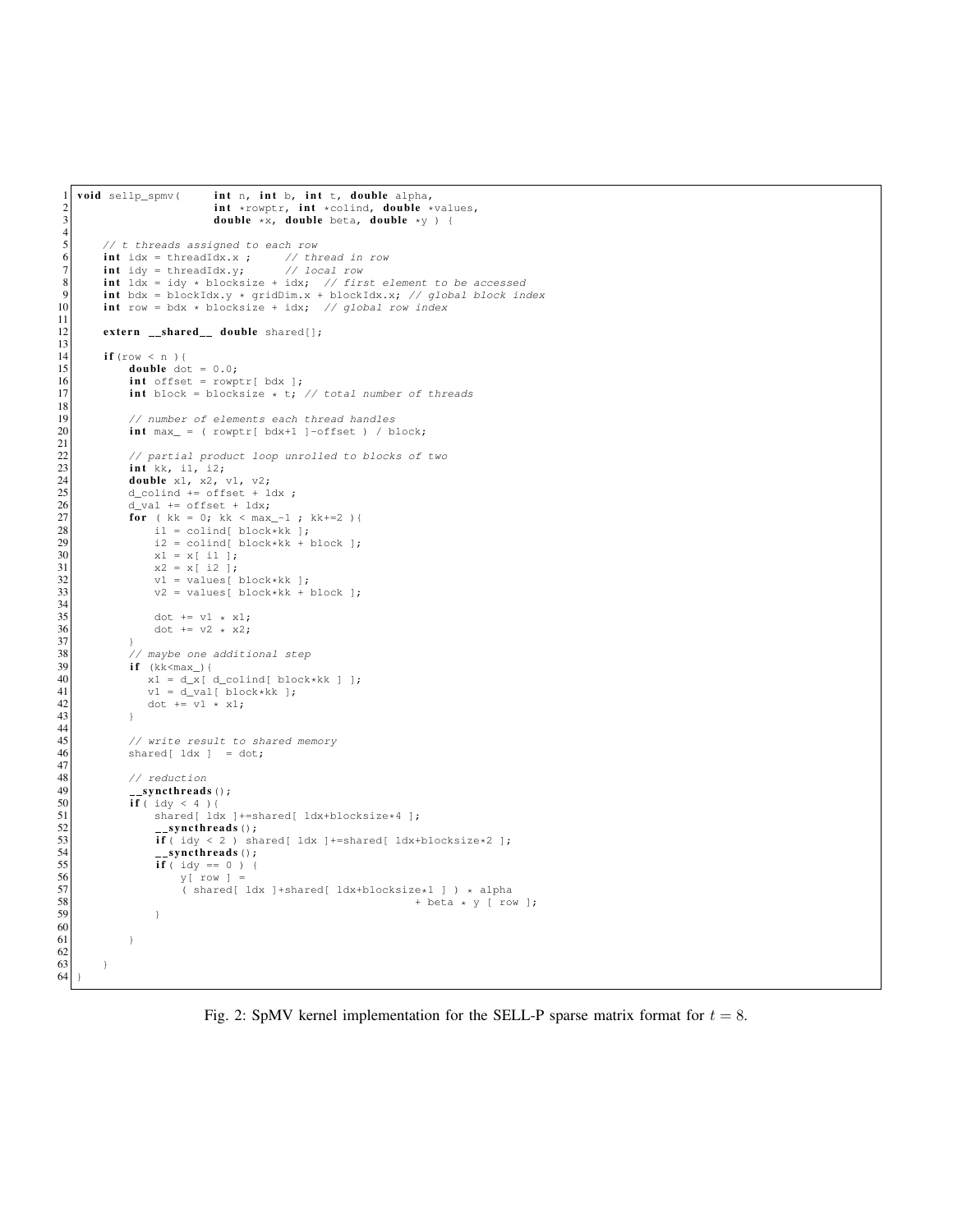shared memory of thread block  $i$ 



Fig. 3: Visualization of the SELL-P memory layout and the SELL-P SpMV kernel procedure including the reduction step using the blocksize  $b = 4$  (corresponding to SELL-2), and  $t = 2$ .

on the CPU-optimal CSR format. We use the library's version 11.0, update 5.

- CSR. For the CSR format we include a straight-forward GPU implementation in the comparison. This reveals that the CSR format usually results in poor performance on GPUs.
- ELLPACK. We also compare against a straight-forward SpMV implementation of the ELLPACK format which is, in general, more suitable for GPU computing. The implementation is according to [4].
- **SELL-P.** The SPMV kernel developed in Section III may be used in combination with row-sorting like proposed in [12] and be optimized for a certain matrix test-case. We, however, refrain from applying these optimizations and assume no information about the matrix character-

istics. As the default configuration, we set the blocksize and the number of threads assigned to each row to  $b = t = 8.$ 

- CUSPARSE-CSR. Within the CUSPARSE library, NVIDIA provides a highly optimized SpMV kernel for CSR format. This kernel assigns multiple threads to each row and uses static as well as dynamic shared memory.
- CUSPARSE-HYB. NVIDIA's CUSPARSE library also features a sparse matrix vector kernel for a hybrid format based on the idea of storing the major part of the matrix in ELLPACK format and using CSR for the remaining part.
- ELLRT. The open source library SpMVELLRT<sup>4</sup> pro-

<sup>4</sup>SpMVELLRT; see https://sites.google.com/site/mcfastsparse/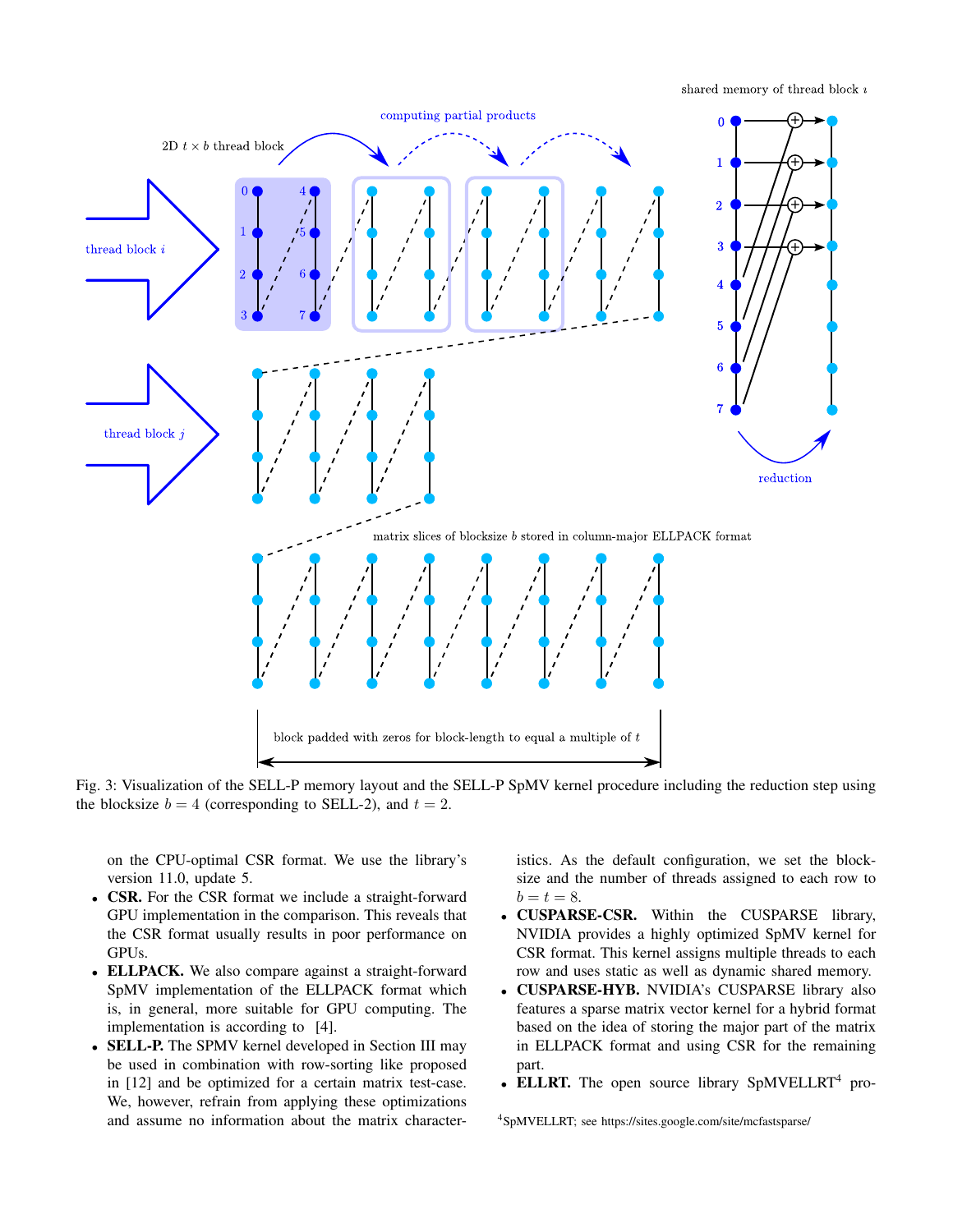

Fig. 4: Sparsity plots of selected test matrices.

| execution time                        | $7.02$ ms                 |
|---------------------------------------|---------------------------|
| grid size                             | $343 \times 344 \times 1$ |
| block size                            | $8 \times 8 \times 1$     |
| registers/thread                      | 40                        |
| shared memory                         | 512 kB                    |
| device memory throughput (read)       | 212.59 GB/s               |
| device memory throughput (write)      | $1.34$ GB/s               |
| shared memory throughput (load)       | 25.78 GB/s                |
| shared memory throughput (store)      | $17.19$ GB/s              |
| L <sub>2</sub> throughput (read)      | 24.36 GB/s                |
| L <sub>2</sub> throughput (write)     | $1.07$ GB/s               |
| L <sub>2</sub> hit rate               | 30.34 $%$                 |
| shared memory efficiency              | 100%                      |
| warp execution efficiency             | 100 $%$                   |
| instructions per warp                 | 250,053                   |
| issued instructions per cycle (IPC)   | 1.30                      |
| executed instructions per cycle (IPC) | 0.75                      |
| achieved occupancy                    | 0.47                      |
| multiprocessor activity               | 99.8%                     |
|                                       |                           |

TABLE II: Some of the important kernel execution characteristics of the SELL-P SpMV kernel applied to the test matrix AUDIKW\_1.

vides an optimized version of a sparse matrix vector kernel based on a modified ELLPACK format. The idea is to store the length of each row in addition to the values and the column-indices, and to assign multiple threads to each row [17]. Although publications exist showing performance superior to the CUSPARSE SpMV kernels, we were unable to generate correct results using the SpmvELLRT library, and therefore refrain from showing results for this library.

The runtime results, averaged over 1000 kernel executions, are listed in Table III with their respective performance visualized in Figure 5.

As expected, the CSR format achieves low FLOP rates when used on GPUs. On the other hand, Intel's MKL is able to exploit the computing power of the 16 cores of Intel's Sandy Bridge processor very efficiently, sometimes even outperforms the ELLPACK kernel on the GPU, see results for BMW3\_2, CRANKSEG\_2, F1, and INLINE\_1. This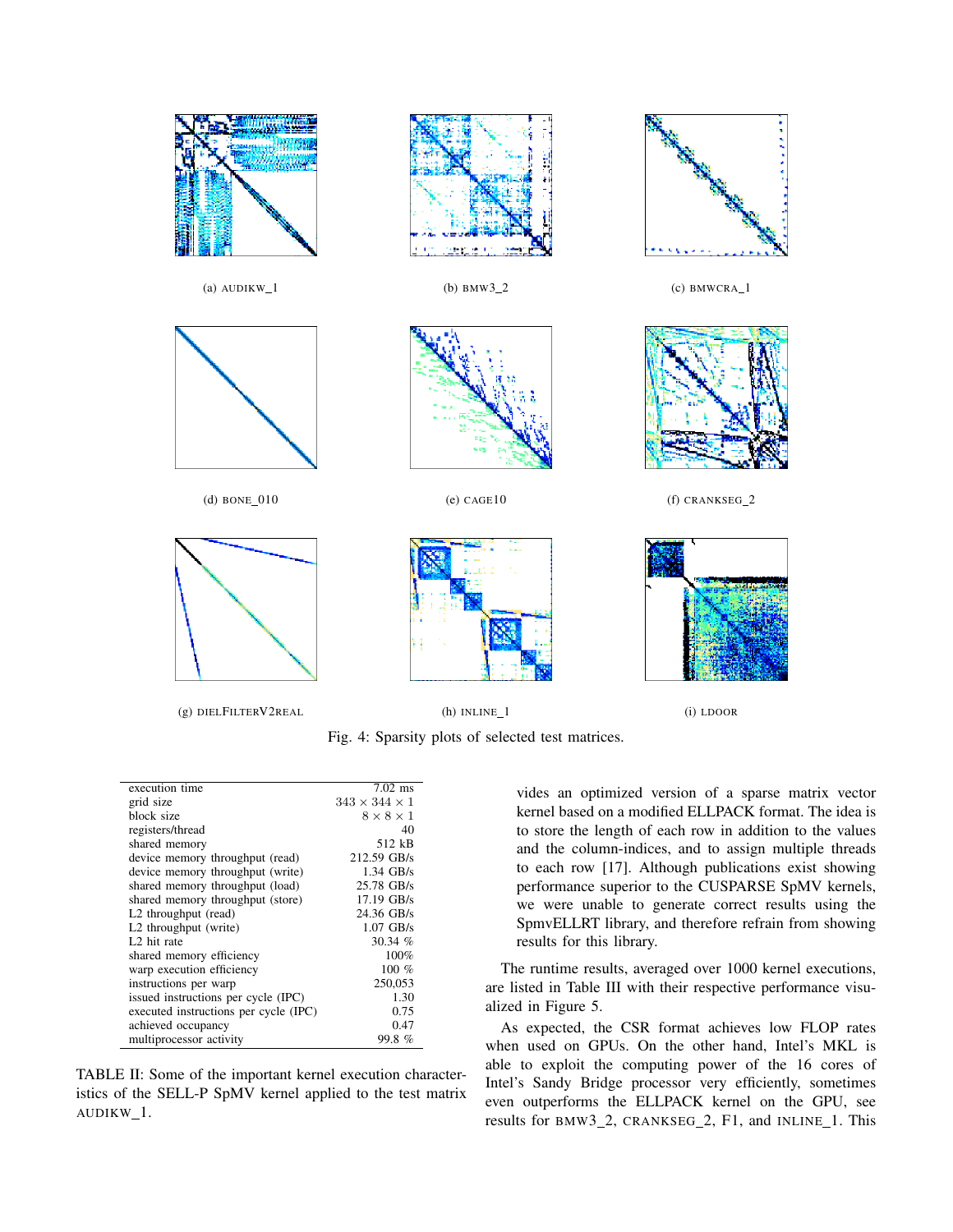| matrix           | MKL-CSR    | <b>CSR</b> | <b>ELLPACK</b> | SELL-P     | <b>CUSPARSE-CSR</b> | <b>CUSPARSE-HYB</b> |
|------------------|------------|------------|----------------|------------|---------------------|---------------------|
| AUDIKW 1         | 4.55e-02   | 8.94e-02   | 3.56e-02       | 7.02e-03   | 7.08e-03            | 8.79e-03            |
| BONE_010         | 2.45e-02   | 5.10e-02   | 5.50e-03       | 4.28e-03   | $6.15e-03$          | 3.80e-03            |
| BONE S10         | 1.32e-02   | 4.16e-02   | 5.45e-03       | $3.93e-03$ | 5.21e-03            | 3.43e-03            |
| $BMW3_2$         | 4.70e-03   | 1.19e-02   | $6.62e-03$     | 9.93e-04   | 1.50e-03            | 9.86e-04            |
| BMWCRA 1         | $4.60e-03$ | 1.19e-02   | $4.63e-03$     | 9.01e-04   | 9.53e-04            | 8.79e-04            |
| $CAGE_10$        | 4.72e-05   | 7.45e-05   | 3.72e-05       | 3.35e-05   | 3.45e-05            | 6.44e-05            |
| CANT             | 1.48e-03   | 4.61e-03   | 4.56e-04       | 3.44e-04   | 5.51e-04            | 3.94e-04            |
| CRANKSEG_2       | 5.25e-03   | 1.60e-02   | $2.23e-02$     | $1.12e-03$ | 1.23e-03            | 1.48e-03            |
| CUBE COUP DTO    | 4.87e-02   | 1.39e-01   | 1.22e-02       | 9.77e-03   | 1.68e-02            | 9.18e-03            |
| DIELFILTERV2REAL | 2.06e-02   | 4.45e-02   | 1.05e-02       | $6.14e-03$ | $6.46e-03$          | 5.99e-03            |
| F1               | 1.31e-02   | 3.08e-02   | 1.63e-02       | 2.73e-03   | 2.77e-03            | 3.18e-03            |
| FAULT_639        | 1.08e-02   | $2.92e-02$ | 1.51e-02       | $2.53e-03$ | 3.48e-03            | 2.12e-03            |
| HOOK_1498        | 2.41e-02   | 5.71e-02   | 1.25e-02       | $6.60e-03$ | $7.52e-03$          | 6.46e-03            |
| INLINE 1         | 1.41e-02   | 4.15e-02   | 3.01e-02       | 3.49e-03   | 3.55e-03            | 3.85e-03            |
| <b>LDOOR</b>     | 1.78e-02   | 4.43e-02   | 6.75e-03       | 4.11e-03   | 5.71e-03            | 4.39e-03            |
| $M_T1$           | 3.67e-03   | 1.03e-02   | 2.10e-03       | 8.27e-04   | 8.64e-04            | 1.02e-03            |
| ML_GEER          | $4.23e-02$ | 1.29e-01   | $9.62e-03$     | 8.60e-03   | $9.62e-03$          | 8.19e-03            |
| <b>PWTK</b>      | 4.47e-03   | 1.30e-02   | 3.37e-03       | 9.31e-04   | 1.53e-03            | 8.94e-04            |
| SHIPSEC1         | 1.15e-03   | 2.49e-03   | 8.74e-04       | 4.74e-04   | 4.52e-04            | 4.48e-04            |
| TREFETHEN 20000  | 1.15e-04   | 5.12e-04   | 5.29e-05       | 6.47e-05   | 8.12e-05            | 6.71e-05            |

TABLE III: Runtime in seconds of the different matrix vector kernels.

happens, in particular, for unstructured matrices where large variances in the number of nonzeros in the distinct rows results in significant zero fill-in when using ELLPACK (compare sparsity plots in Figure 4). For other matrices, the computing power of the GPU compensates for the additional zero entries, and the ELLPACK matrix vector routine is superior to Intel's MKL. As the SELL-C/SELL-C- $\sigma$  formats, which the SELL-P is based on, control the fill-in via the blocksize, and, in the case of SELL-C- $\sigma$ , via row sorting, the overhead due to padding rows with zeros is reduced. Although the SELL-P introduces some zeros for the rowlength being divisible by the thread number t (in our experiments we chose  $t = 8$ ), the SELL-P kernel on the GPU is superior to the ELLPACK kernel for all test cases except for the very small and very sparse TREFETHEN\_20000. This test matrix is, like CAGE10, very small and sparse, and although we included it for completeness, we should not put too much emphasis on the respective results. For the other cases, switching from the ELLPACK to the SELL-P kernel results in speedup factors between 1.1 and 9. Compared to the CSR implementations, the SELL-P is superior to the MKL-CSR using the CPU, and outperforms the straight-forward CSR on GPU by almost an order of magnitude. As we refrained from applying any sorting of the rows and any matrix-specific optimization of the kernel configuration, this already shows the suitability of the SELL-P storage format for GPU computing. The obviously more challenging part is to match the performance of the inhouse developed sparse matrix vector kernels from NVIDIA, as these are not only highly tuned, but also apply some dynamic adaptation to the specific test matrix. We observe that the SELL-P SpMV is able to match the CUSPARSE-CSR and CUSPARSE-HYB performance for all test cases,

 $\mathbf{I}$ 

in particular, the performance of SELL-P is often inferior to one, and superior to the other CUSPARSE routine. For about 40% of the test cases, SELL-P even outperforms both CUSPARSE routines, e.g., AUDIKW\_1, CANT, CRANKSEG\_2, F1, INLINE\_1, LDOOR and M\_T1. Only for the very structured matrices like BONE010 or BONES10 (see Figure 4d), where the plain ELLPACK already provides very good performance, the CUSPARSE-HYB is always superior. Being able to keep up with the highly tuned sparse matrix vector products featured by NVIDIA's CUSPARSE library revels the suitability of the SELL-C/SELL-C-σ - based SELL-P storage format for GPU computing and the high efficiency of the developed kernel. While already applying problem-specific optimizations like choosing  $t$  and/or  $b$  would improve the performance even further, techniques like reordering rows to minimize the fillin in a preprocessing step have shown to be very useful to reducing the runtime of the SpMV [12]. We refrain from applying these steps not only because we aim for a generic matrix vector kernel, but also because it might be difficult to account for the overhead of an optimization phase in a complex algorithm.

# V. SUMMARY AND FUTURE WORK

We have accepted the challenge of deriving an efficient implementation of a sparse matrix vector product for the SELL-C/SELL-C- $\sigma$  format on NVIDIA GPUs. For this purpose we modified the input format to the padded sliced ELLPACK format (SELL-P) that allows to assign multiple threads to each matrix row. Following a detailed description, we have shown in runtime experiments that the developed kernel is highly competitive to the CUSPARSE library and outperforms straight-forward implementations of matrix vector kernels for